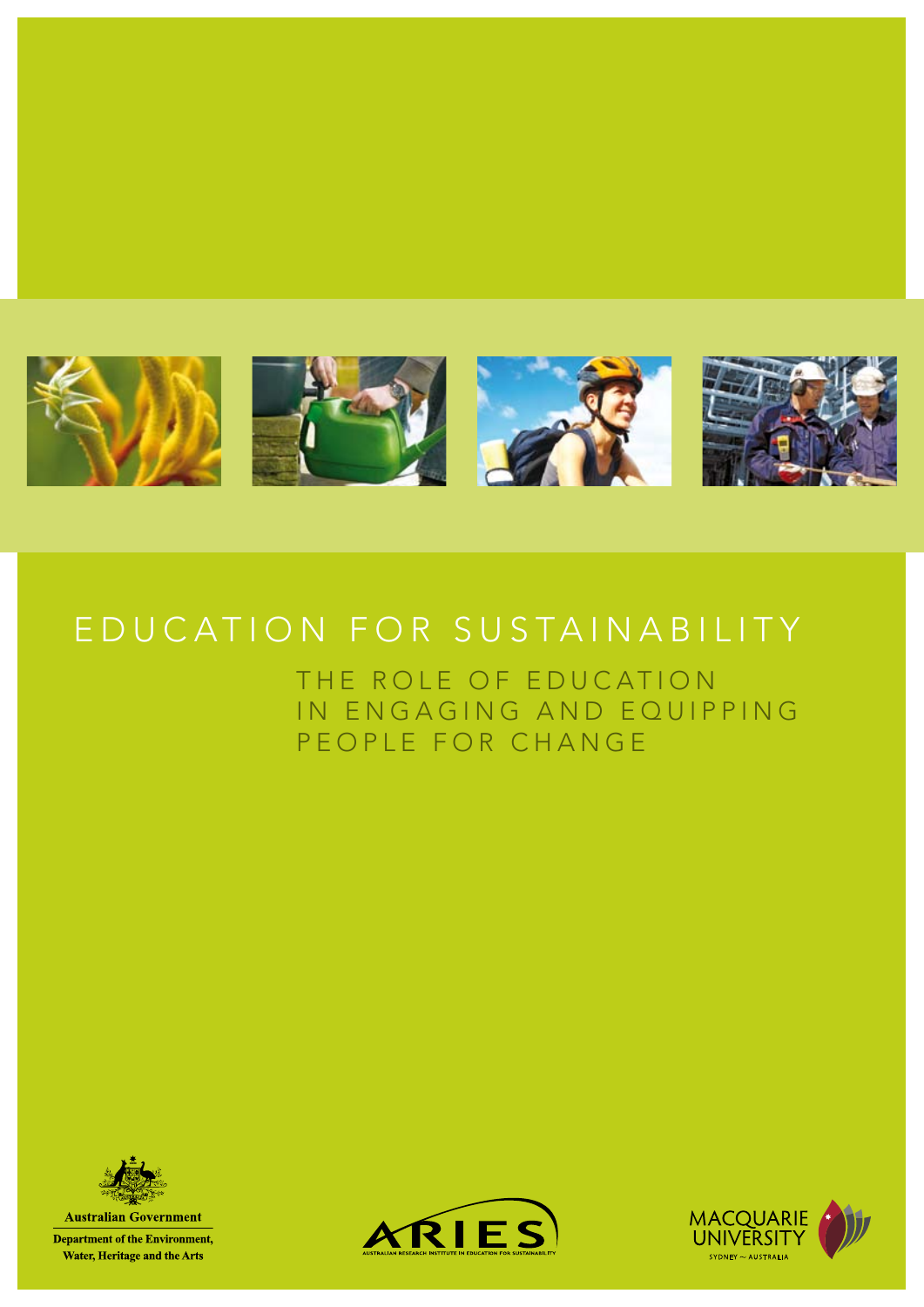



# WHAT IS SUSTAINABILITY?

**66** A decade into the twenty-first century, the world faces substantial, complex and interlinked development and lifestyle challenges and problems. The challenges arise from values that have created unsustainable societies… We need a shared commitment to education that empowers people for change. Such education should be of a quality that provides the values, knowledge, skills and competencies for sustainable living and participation in society.

Bonn Declaration, UNESCO World Conference on Education for Sustainable Development, Bonn, Germany, April 20091

There are many definitions of sustainability, which are influenced by people's values and culture. The best known of these is the UN definition of sustainable development, now commonly referred to as the Brundtland definition, which states:

*Sustainable development is development that meets the needs of the present without compromising the ability of future generations to meet their own needs*. 2

The Australian Government has adapted the Brundtland ideals and objectives to local conditions, to shape its approach to using education and learning as tools for change towards sustainability. In Australia, we generally use the term Education for Sustainability, rather than Education for Sustainable Development.

Some insights that help us to engage more effectively with change for sustainability include:

- There is no proven recipe for success. Sustainability is an ongoing learning-by-doing process that actively involves stakeholders in undertaking change.
- Many of our current practices can be destructive. To achieve sustainability, we need to challenge the way we think by questioning and reflecting upon current activities and decisions, and considering the need for new ways of acting.
- We need to change our behaviour in order to avoid environmental and socioeconomic problems, rather than being reactive by acting on symptoms.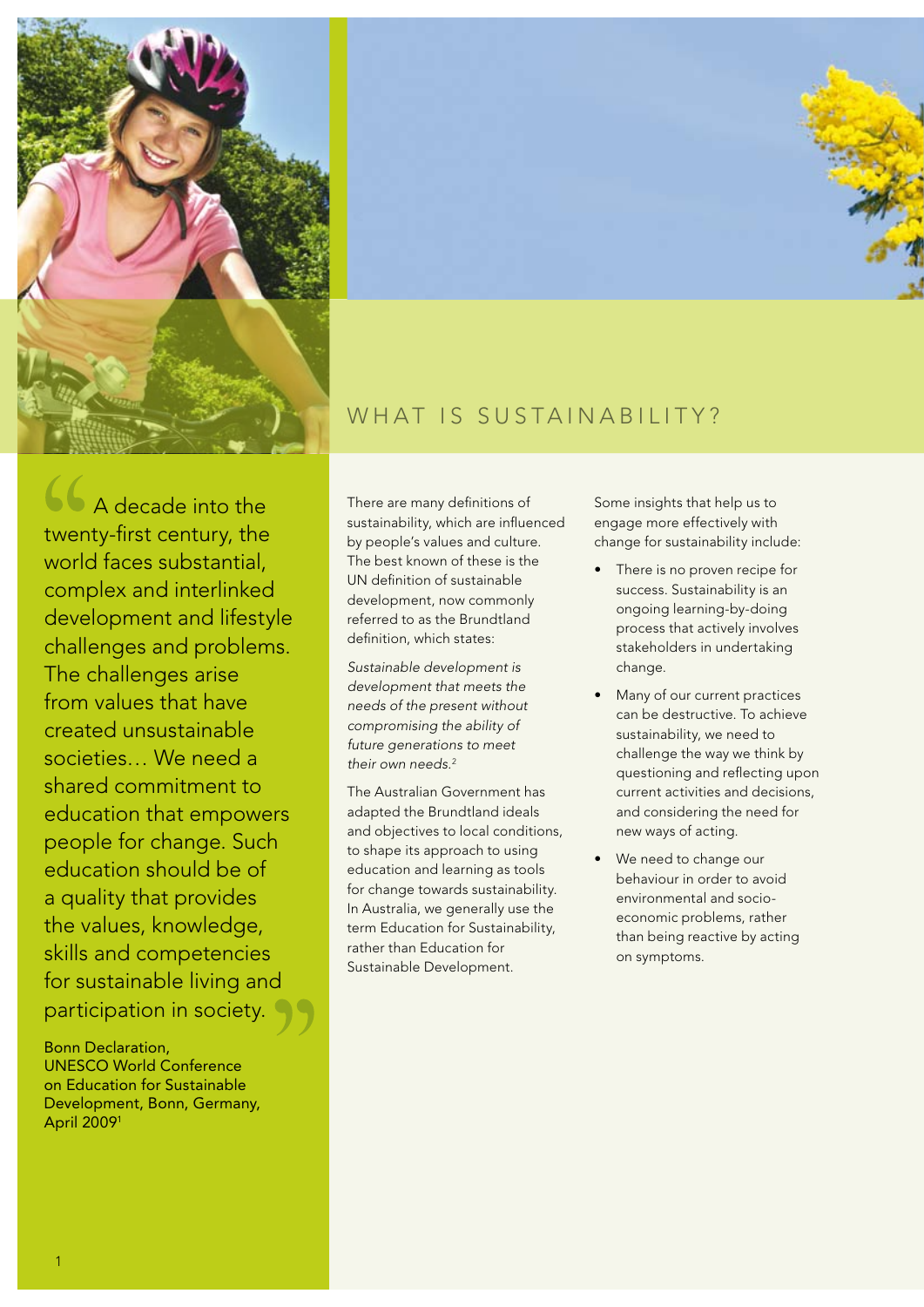

# UNITED NATIONS DECADE OF EDUCATION FOR SUSTAINABLE DEVELOPMENT

The United Nations has declared the decade from 2005 to 2014, the Decade of Education for Sustainable Development. The founding value of Education for Sustainable Development (ESD) is respect: respect for others, both present and future generations; and respect for the planet and what it provides to us (e.g. resources, fauna and flora). ESD challenges us all to adopt new behaviours and practices to secure our future.

Education has been recognised internationally as fundamentally important to addressing the critical global challenges we all face.

*The United Nations Decade of Education for Sustainable Development (UN DESD) is a complex and far-reaching undertaking. The environmental, social, cultural and economic implications are enormous and touch many aspects of life of the world's population. The overall goal of the DESD is to integrate the principles, values, and practices of sustainable development into all aspects of education and learning. This educational effort will encourage changes in behaviour* 

*that will create a more sustainable future in terms of environmental integrity, economic viability, and a just society for present and future generations*. 3

Through education and lifelong learning, we can achieve lifestyles based on economic and social justice, food security, ecological integrity, sustainable livelihoods, respect for all life forms, and strong values that foster social cohesion, democracy and collective action.<sup>1</sup>

Australia's approach to the Decade is set out in *Caring for Our Future*, the Australian Government Strategy for the UN DESD.4

Priority actions are identified in *Living Sustainably*, the Australian Government's National Action Plan for Education for Sustainability.<sup>5</sup>

Through information and awareness, but more importantly by building people's capacity to innovate and implement solutions, Education for Sustainability is essential to re-orienting the way we live and work, and to Australia becoming a sustainable society.



The UN DESD reorients traditional educational approaches towards:

- interdisciplinary and holistic learning
- values-based learning
- critically reflective thinking
- multi-method approaches such as word, art, drama and debate
- participatory decision-making
- locally relevant information.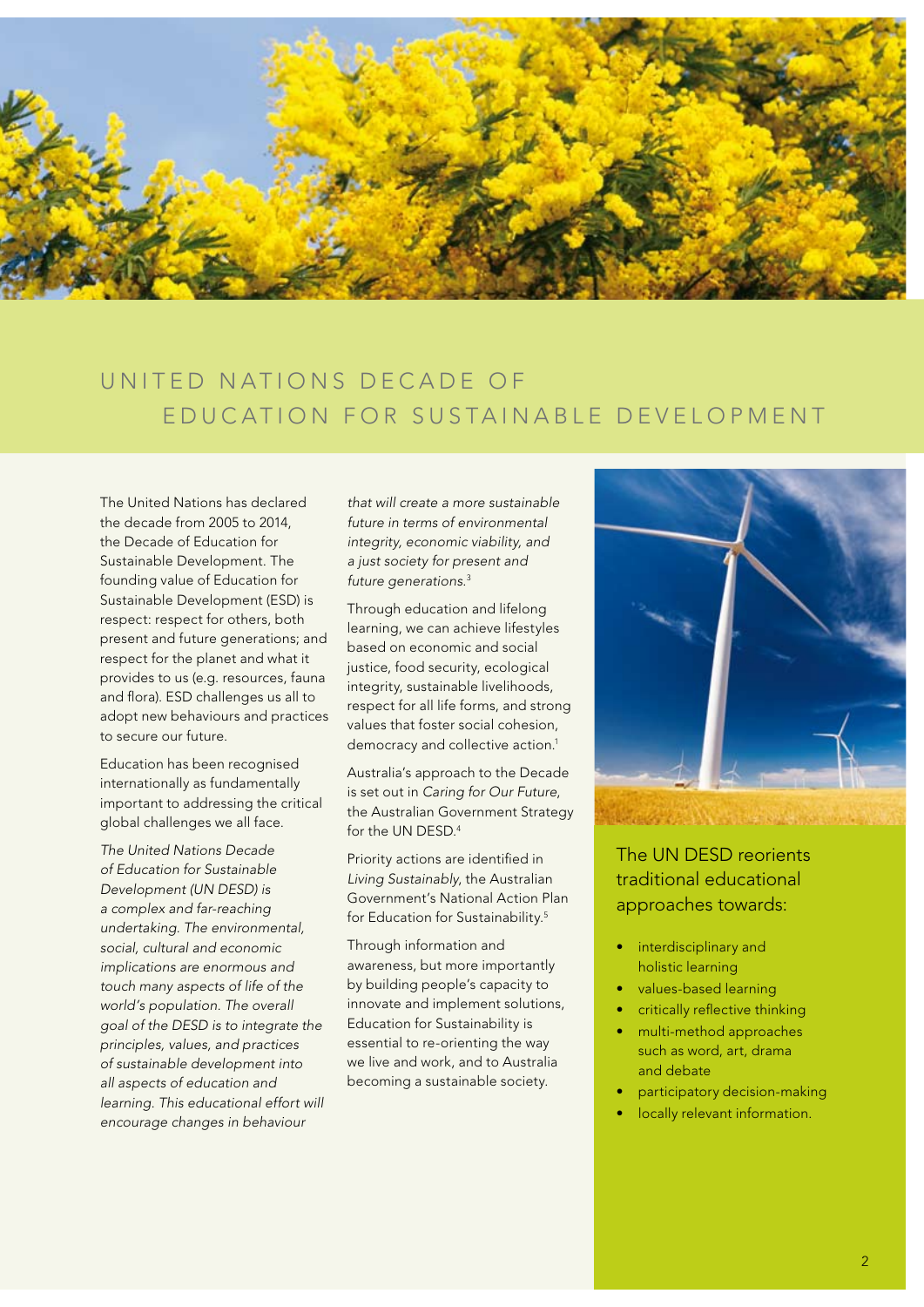

 $66$  We must reconsider our tools, methods and approaches, our politics and economics, our relationships and partnerships, and the very foundations and purpose of education and how it relates to the lives we lead … [EfS] encourages a shift from viewing education as a delivery mechanism to a lifelong, holistic and inclusive process.

The 4th International Conference on Environmental Education, The Ahmedabad Declaration 2007: A Call to Action, 28 November 2007.<sup>6</sup> Creating a sustainable community requires that individuals and organisations have the knowledge, skills, values, capacity and motivation to respond to the complex sustainability issues they encounter in their personal and working lives.

Education for Sustainability in Australia has evolved over the past 30 years. Since the first environmental education conference in Australia in 1970, the focus has shifted from knowledge of natural ecosystems – and the threats posed to them by overuse and depletion of resources – to equipping all people with the knowledge, skills and understanding necessary to make decisions based upon their

full environmental, social and economic implications.

Education for Sustainability facilitates change by:

- working in conjunction with and complementing other approaches
- building capacity in individuals and organisations for transformational change
- • fostering new knowledge
- fostering new behaviours, systems and practices
- emphasising creative, critical and innovative approaches.

### Components of Education for Sustainability

- Envisioning a better future – establishes a link between long term goals and immediate actions, and motivates people to action by harnessing their deep aspirations.
	- • Identifies relevance and meaning for different people.
	- Explores how to achieve change.
	- • Offers direction and energy to take action.
	- Results in ownership of visions, processes and outcomes.
- **Critical thinking and reflection** – challenges us to examine and question the underlying assumptions that shape our world, knowledge and opinions by looking beneath the symptoms of unsustainable practice.
- Develops the ability to participate in change.
- Provides a new perspective.
- Promotes alternative ways of thinking.
- Participation goes beyond consultation, involving people in joint analysis, planning, and control of local decisions.
	- Puts decision-making and responsibility for outcomes in the hands of the participants.
	- • Creates a greater sense of ownership and commitment to action.
	- Builds capacity for selfreliance and self-organisation.
	- Empowers individuals to take action.
- Partnerships for change strengthens ownership and commitment to sustainability actions through formal and informal opportunities for learning.
- • Builds a shared vision amongst a diverse range of stakeholders.
- • Motivates and adds value to initiatives.
- **Systemic thinking** recognises that the whole is more than the sum of its parts, and is a better way to understand and manage complex situations.
	- • Identifies connections and relationships.
	- Shifts thinking from 'things' to 'processes'.
	- Integrates decision-making and adaptive management techniques.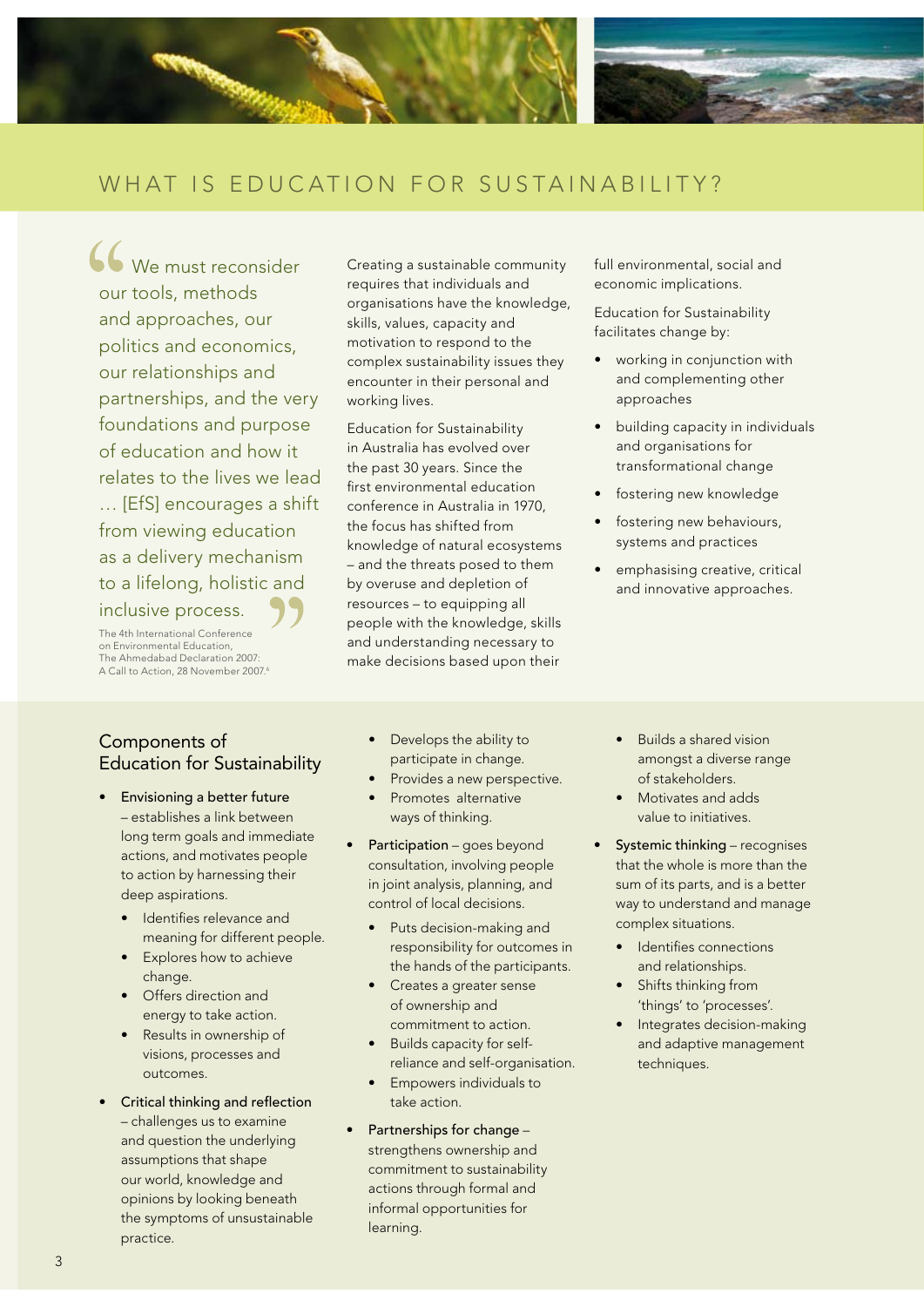

A learning-for-sustainability approach moves away from being constrained by 'doom and gloom' scenarios towards futures-oriented thinking that motivates for action. It advocates questioning and reflection on our actions and decisions, in order to re-think and re-design our activities.

To help Australians achieve environmental and quality-oflife outcomes, and contribute as responsible global citizens, it is important that we incorporate learning-based approaches to change within environmental and sustainability initiatives.

Education for

We also need to mainstream sustainability approaches within education, training and capacity building activities.

Education for Sustainability goes beyond providing information about the environment. It is seen as a process which motivates and engages people in creating sustainable futures. It is not only a process which builds competence but also a change strategy which will assist people and organisations to move towards sustainability.



| by going beyond awareness raising to address the underlying issues causing the<br>unsustainable practices.                                                                                                                                                                    |
|-------------------------------------------------------------------------------------------------------------------------------------------------------------------------------------------------------------------------------------------------------------------------------|
| by creating a sense of personal relevance in, and connection to,<br>change for sustainability.                                                                                                                                                                                |
| by promoting capacity-building opportunities that harness the ability of individuals<br>to act as agents of change.                                                                                                                                                           |
| by helping learners develop skills that influence change within a system,<br>organisation or wider society.                                                                                                                                                                   |
| EfS considers that integration, transformation and innovation are needed to<br>change organisational and individual behaviour.                                                                                                                                                |
| by using positive methods such as futures thinking to create alternatives to the<br>current situation that lead to action plans for change.                                                                                                                                   |
| by challenging the role of the educator as the conveyor of information. By<br>encouraging a collaborative learning process using critical reflection, negotiating<br>ideas and building trust, EfS builds the capacity of the learner with life skills for<br>sustainability. |
|                                                                                                                                                                                                                                                                               |

4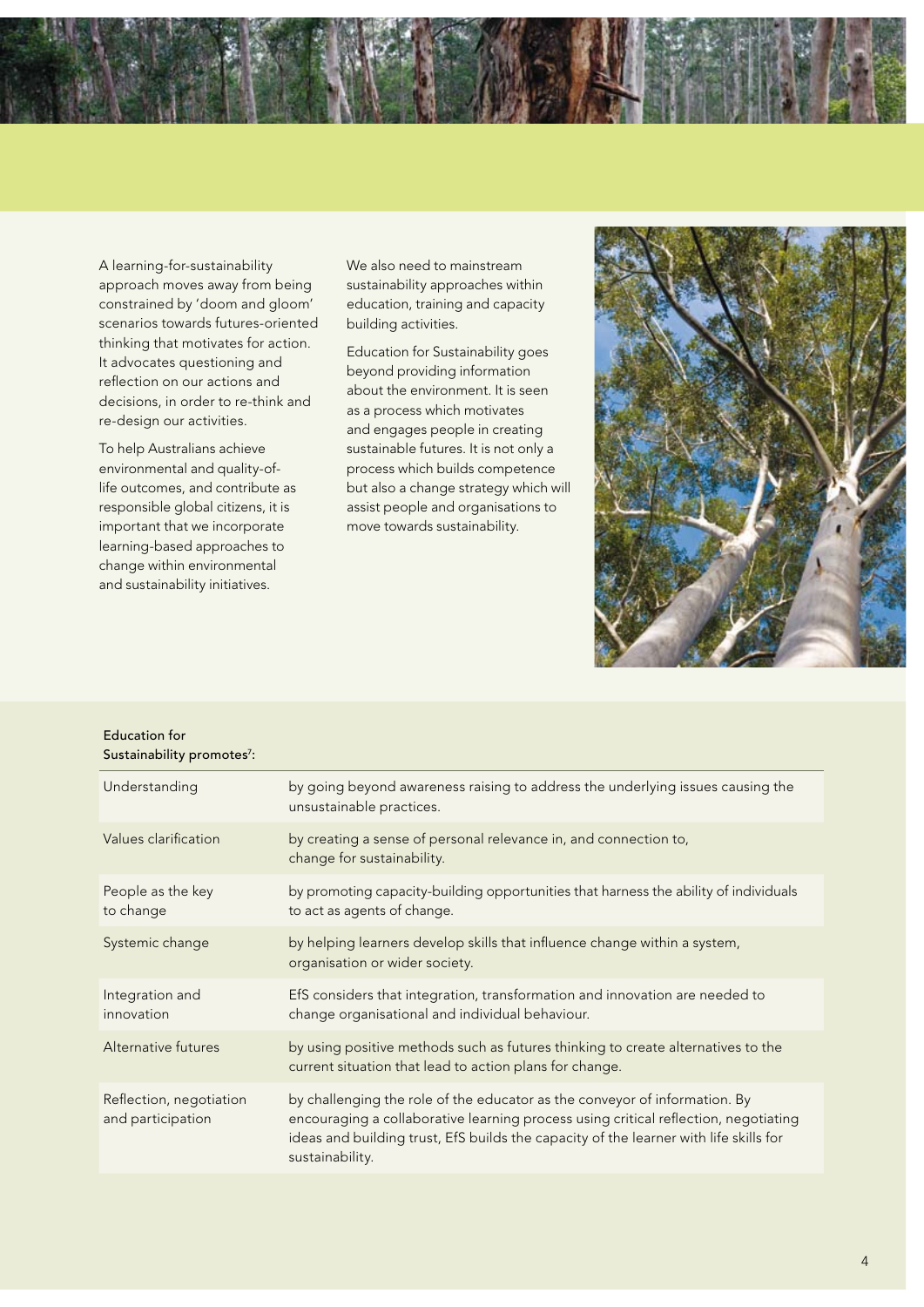

## WHAT HAS EDUCATION FOR SUSTAINABILITY ACHIEVED?

#### Education for Sustainability Initiatives

Nationally, Education for Sustainability approaches have been used in many areas, from industry to community-based programs directed at change for sustainability. The following examples highlight the penetration of Education for Sustainability across diverse sectors of society. The success of each initiative came from applying the core Education for Sustainability skills: taking a holistic view of the current situation; challenging the assumptions that underpin day-to-day practices; creating a new systemic view around which to organise new practices; and drawing on the strengths of collaboration and action learning.

The success of each initiative came from applying the core Education for Sustainability skills: taking a holistic view of the current situation; challenging the assumptions that underpin day-to-day practices. 99

#### The Australian Sustainable Schools Initiative (AuSSI)

This is a partnership of the Australian Government, states and territories that seeks to support schools and their communities to become sustainable. AuSSI provides a framework for Education for Sustainability activities in schools and complements existing programs. It gives effect to the concepts and actions identified in *Educating for a Sustainable Future: A National Environmental Education Statement for Australian Schools.*<sup>8</sup>

There are now more than 2500 schools participating, which represents 25% of schools nationally. The initiative has assisted students and teachers to develop the skills and knowledge to make effective sustainability decisions, and for schools to implement sustainability as part of their everyday operations. Through the integration of these issues across the curriculum within a wholeschool plan, AuSSI continues to become more embedded within each jurisdiction's schooling system.

#### Embedding Sustainability in Universities

Universities Australia has declared a clear commitment to sustainability<sup>9</sup>, which encompasses teaching and learning, facilities management and research. Universities have been active in changing their operational processes in recent years, and are also moving to have sustainability included in the curriculum of various courses.

A specific project within the higher education sector involved the Australian Research Institute in Education for Sustainability (ARIES) in building partnerships between seven leading Australian business schools and corporations, and

engaging a range of stakeholders to develop their understanding of sustainability and accelerate change to achieve tangible sustainability outcomes.

Business schools, in collaboration with the corporations, mainstreamed subject content about sustainability and experiential learning processes into their core and elective courses. Some even introduced new degree programs in sustainability. They also created opportunities for students to undertake practical sustainability projects with corporate partners.

#### Local Government

ARIES has undertaken a project involving nine local government councils across Australia (including Noosa, City of South Perth and Pittwater). Training and mentoring services were provided to council staff to build their capacity to deliver improved sustainability outcomes.

By approaching the council and community interface systemically, councils were able to rethink their traditional ways of working and establish support for innovation in operations and services that better aligned to sustainability.

Another outcome of this project was the collation of tools and techniques that support the delivery of Education for Sustainability into an 'online handbook'.

#### Industry Sustainability Project

Ten major corporate and government organisations (including Westpac, Amcor, VISY, Toyota Australia, National Australia Bank and BHP Billiton) collaborated on this project, using a learning-based Education for Sustainability approach, to incorporate changes for sustainability practices into their operations.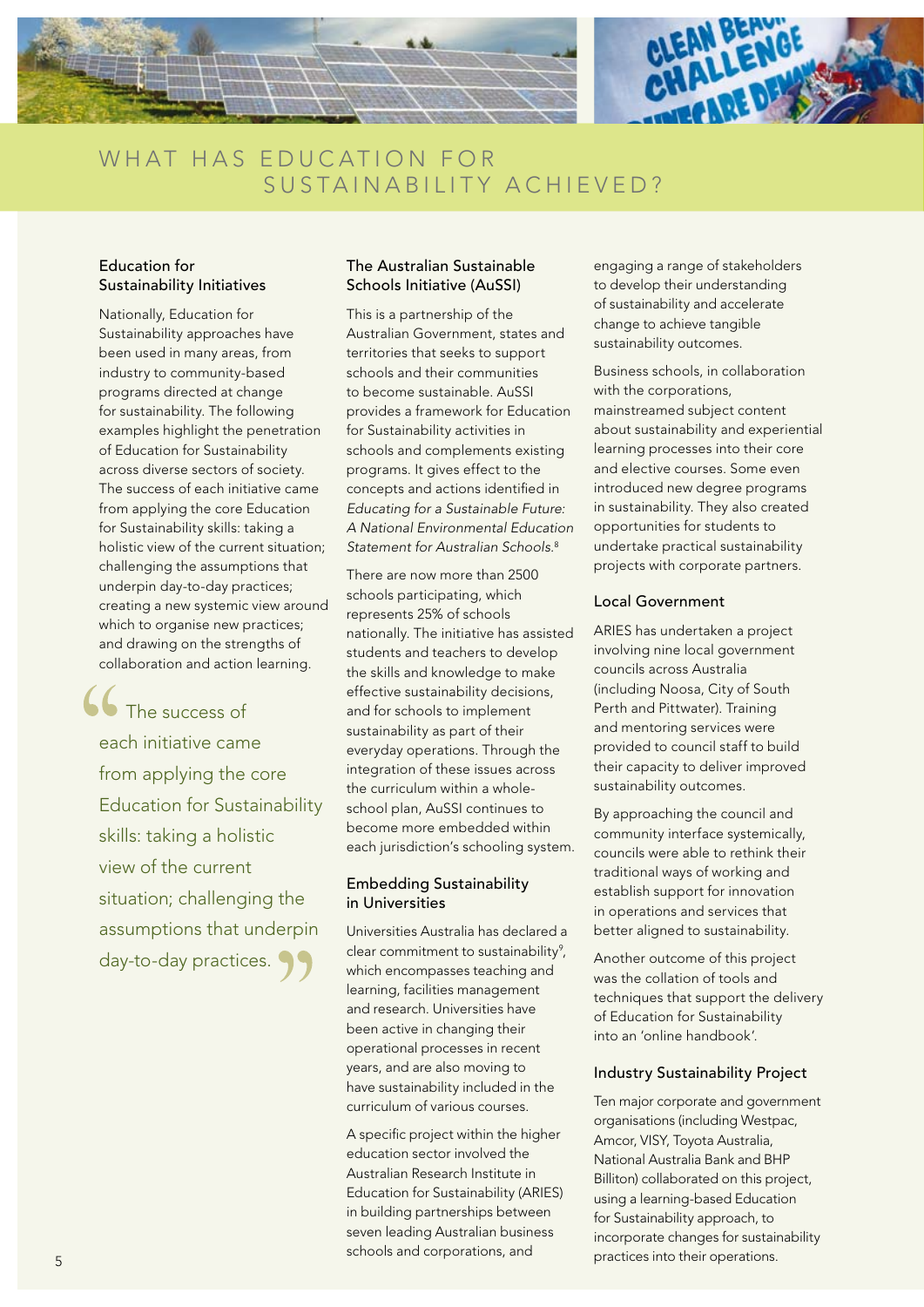

## WHAT ARE THE WAYS FORWARD FOR EDUCATION FOR SUSTAINABILITY?

Education for Sustainability is still in its infancy. Whilst it is demonstrably successful in particular projects and sectors, its application over the remainder of the UN DESD will see a more strategic and coordinated framework guiding the use of education and learning, to embed systemic change within the community, institutions, government and industry.

Approaches need to encompass consideration of the environment, society and the economy rather than focus on the environment alone. A large effort needs to be applied to develop the capacity of educators and change agents to adopt approaches that stimulate learning and debate in society, and develop trust and skills to work collaboratively.

Education for Sustainability can be a process for:

- developing and implementing policy as a whole-ofgovernment approach
- • facilitating the shift to sustainability thinking throughout the education sector, both within the curricula and in the governance of the institutions themselves
- enabling communities to develop strategies for a sustainable future in partnership with local government
- developing change programs for all organisations, government and private, including business and industry (from small businesses, to multinationals), local government and community organisations.



This level of integration is needed if Education for Sustainability is to achieve the aim of helping individuals and organisations shift to sustainability thinking and action. The Australian Government's National Action Plan for Education for Sustainability, *Living Sustainably*<sup>5</sup> , provides a framework for national action to work towards this objective.

- 1. Bonn Declaration, World Conference on Education for Sustainable Development, Bonn, Germany, April 2009, www.esd-world-conference-2009. org/en/whats-new/news-detail/item/ bonn-declaration-adopted.html
- 2. Report of the World Commission on Environment and Development: Our Common Future, www.undocuments.net/wced-ocf.htm
- 3. UN DESD website: http://portal. unesco.org/education/en/ev.php -URL\_ID=23279&URL\_DO=DO \_TOPIC&URL\_SECTION=201.html
- 4. Caring for Our Future: The Australian Government Strategy for the United Nations Decade of Education for Sustainable Development, 2005– 2014, www.environment.gov.au /education/publications/caring.html
- 5. Living Sustainably: The Australian Government's National Action Plan for Education for Sustainability, www.environment.gov.au/education /nap/index.html
- 6. The Ahmedabad Declaration 2007: A Call to Action, 4th International Conference on Environmental Education, 28 November 2007, www.tbilisiplus30.org/ Ahmedabad%20Declaration.pdf
- 7. Adapted from Tilbury D and Cooke K (2005) *A National Review of Environmental Education and its Contribution to Sustainability in Australia: Vol 1 Frameworks for Sustainability*. Canberra: DEWHA and ARIES (p. 16) www.aries.mq.edu. au/projects/national\_review/index. php#Vol1
- 8. Educating for A Sustainable Future: A National Environmental Education Statement for Australian Schools, www.environment.gov.au/education /publications/sustainable-future.html
- 9. Universities Australia Policy on Education for Sustainable Development (www.universitiesaustralia.edu.au/ documents/publications/policy/ statements/Policy-on-Education-for-Sustainable-Development-Aug2006.pdf)

#### References Useful Websites

- DEWHA Sustainability Education: www.environment.gov.au/education
- Australian Sustainable Schools Initiative: www.environment.gov.au /education/aussi
- Australian Research Institute in Education for Sustainability: www.aries.mq.edu.au
- **Education for Sustainability Portal:** www.aries.mq.edu.au/portal

#### Photography Credits

Director of National Parks Rix Ryan Photography, DEWHA Andrew Tatnell, DEWHA